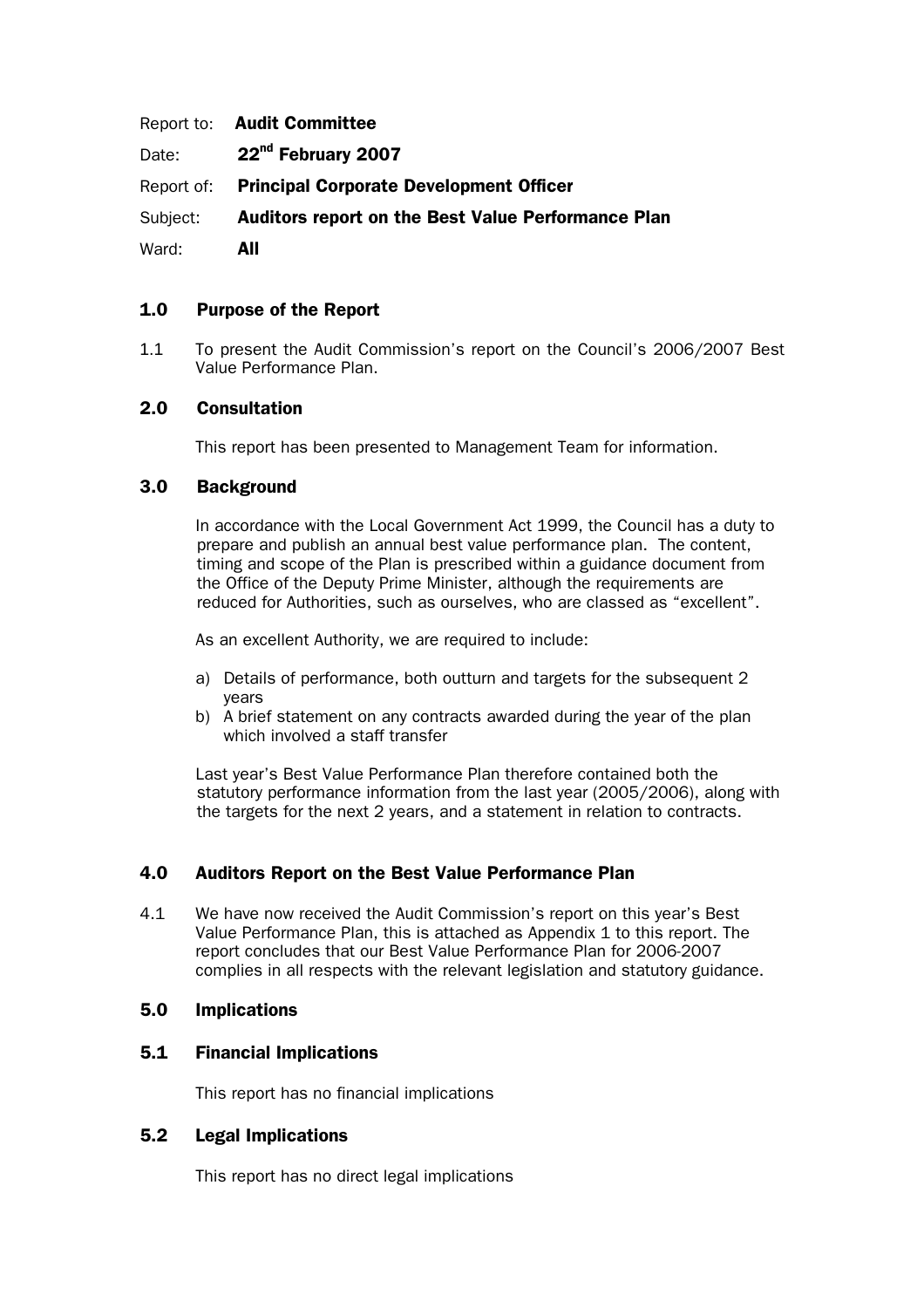## 5.3 Policy Implications

This report has no direct policy implications

#### 5.4 Risk Implications

A risk assessment has been carried out.

## 5.5 Communications

This report has no direct communications implications

#### 5.6 Corporate Implications

## 5.7 Corporate Plan and Priorities

This report confirms that the Corporate and Performance Plan complies with the statutory obligations in relation to content and publication.

#### 5.8 Sustainability

There are no sustainability implications.

# 5.9 Expenditure related to 'well-being' powers

There are no direct well being implications.

## 6.0 Human Resource Implications

There are no HR implications.

## 6.1 Information Technology

There are no I.T. implications.

## 6.2 Equality and Diversity

There are no direct Equality and Diversity implications.

#### 6.3 Crime and Disorder

There are no direct crime and disorder implications.

## 6.4 Human Rights

There are no human rights implications.

# 6.5 Social Inclusion

There are no direct social inclusion implications.